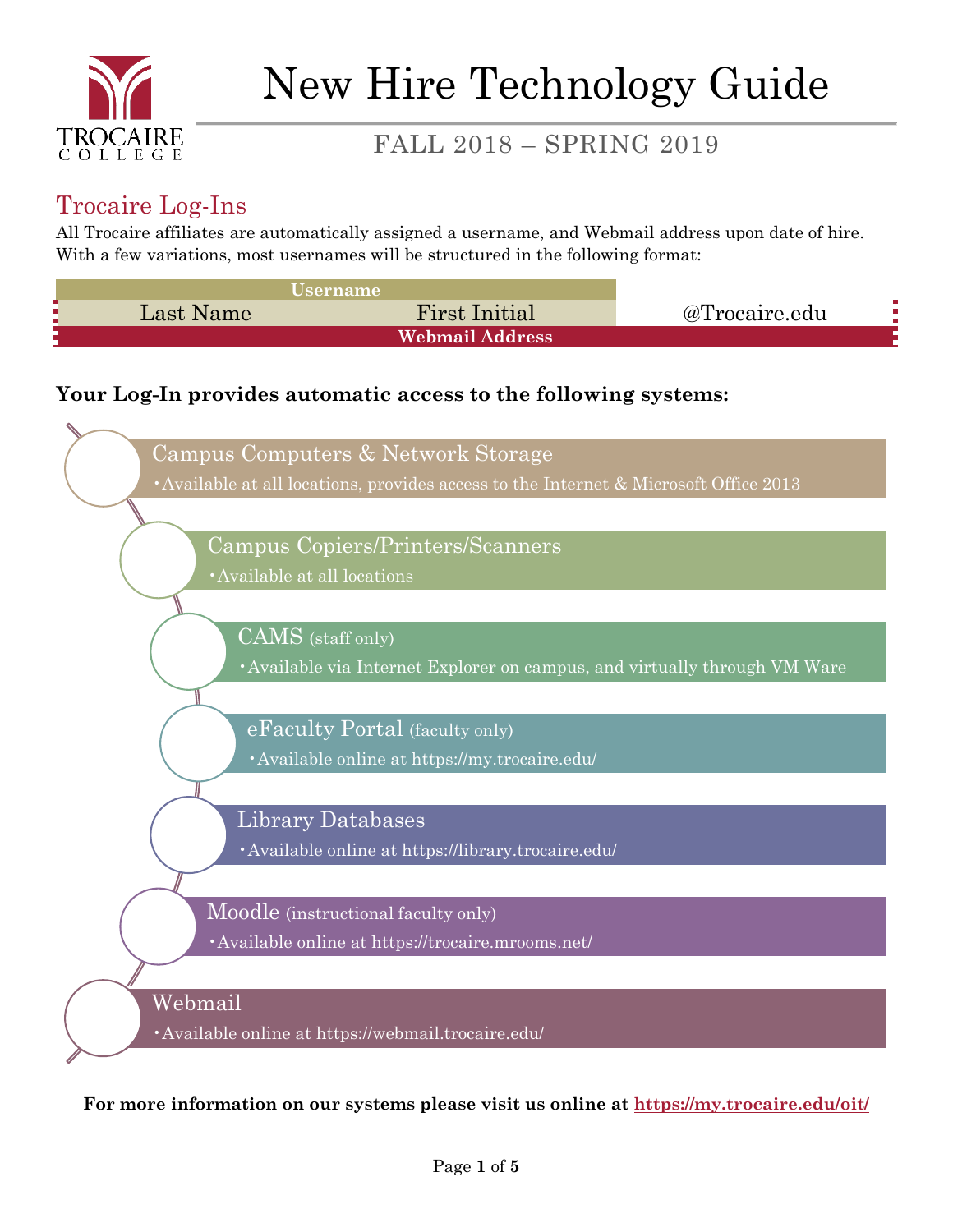

# New Hire Technology Guide

# FALL 2018 – SPRING 2019

### Authentication Policy



Keeping Your Information Secure To maintain compliance with the U.S. Department of Education requirement CFR  $602.17(g)$ , all IT usernames and passwords must be kept secure at all times.

*Do not share your passwords with anyone, including other college employees.*

How does Trocaire keep your data safe?

The Office of Information Technology constantly strives to provide the best protection for your usernames and passwords. **In keeping with these practices, OIT will**:

#### **REQUIRE a password reset every 4 months.**

•Previous passwords cannot be reused until a full calendar year has passed. You will be prompted to reset your Webmail password after a successful login through the website. *We will never email you a link to reset your Webmail password.*

**NEVER request your passwords.**

•OIT Staff will never request your password in person, over the phone, or through email. If you have received a request to provide this information to any individual claiming to be a member of the IT Department, *do not provide your password and report them to OIT immediately.*

**NEVER reset a user's password over the phone or through email**.

•If you require a reset of your Webmail password, you must visit the IT department during normal business hours and present a government or school issued photo ID before your password will be reset. *There are no exceptions to this policy.*

#### How can you keep your data safe?

It can be difficult to keep track of all your log-ins when **you need to keep a separate password for every system**. Here are three suggestions from the OIT experts on keeping your passwords organized:

- **Write them down**. Just remember:
	- o NO sticky notes with passwords anywhere near your work area!
	- o DON'T write usernames & passwords together.
	- o DO make-up phrases to take the place of text and "code" your passwords.
- **Keep your passwords in an encrypted file**.
- **Use a Password Manager.** There are services out there to help you keep track of passwords. Some password managers exist within particular browsers, whereas others like LastPass and Roboform can be used across applications. *Be advised: Certain tools come with price tags, always investigate thoroughly before signing up for any service.*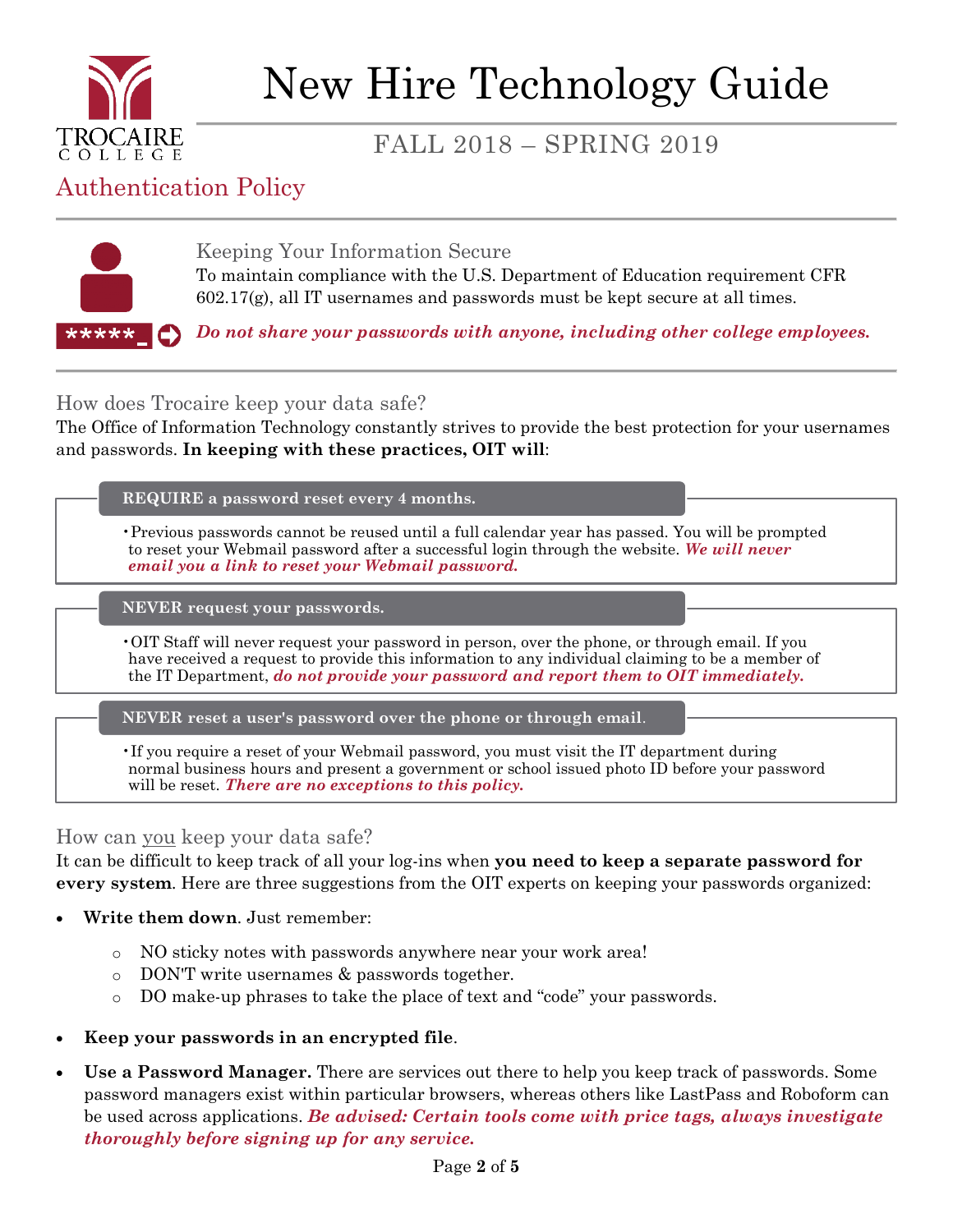

## Your Workstation

All **full time** college employees are provided with a primary workstation that includes access to the following:

# & **A Desktop or Laptop Computer**

- •Windows 7
- Office 2013
- •Internet Access
- •Personal and Shared Network Storage
- •Access to the Print Management System

# **A Campus Phone**

- •Personal Extension
- •Searchable Employee Directory
- •Voicemail (Archived and accessible online via Webmail)

**Part time** employees may have a shared workstation assigned to them, or may utilize one of our shared resource centers while performing tasks associated with their area of responsibility. For more information on our resource centers please visit us online at [https://my.trocaire.edu/oit/.](https://my.trocaire.edu/oit/)

### Trocaire ID Cards



All employees should visit the security desk during their first day on campus to have their ID card created. Trocaire ID cards display your name, job title, photo, and employee ID number. They help increase campus security and provide vital information to students and other Trocaire employees.

### **Your ID card serves the following functions on campus:**

- **Library Card:** All employees have full access to the Trocaire Library collection and may check out books, magazines, periodicals, and DVDs by presenting their Trocaire ID.
- **Print Management Sticker:** ID cards may be brought to the help desk to have a print management sticker placed on the back. This sticker allows you to use the swipe to print functionality at the combo copy/print/scanner units available at any Trocaire location.
- **Mercy Hospital Access & Employee Cafeteria Discount**: Trocaire ID cards allow you to utilize the hospital tunnel to avoid walking outside during inclement weather. Presenting your ID in the Mercy Hospital Cafeteria will allow you to take part in the employee discount program.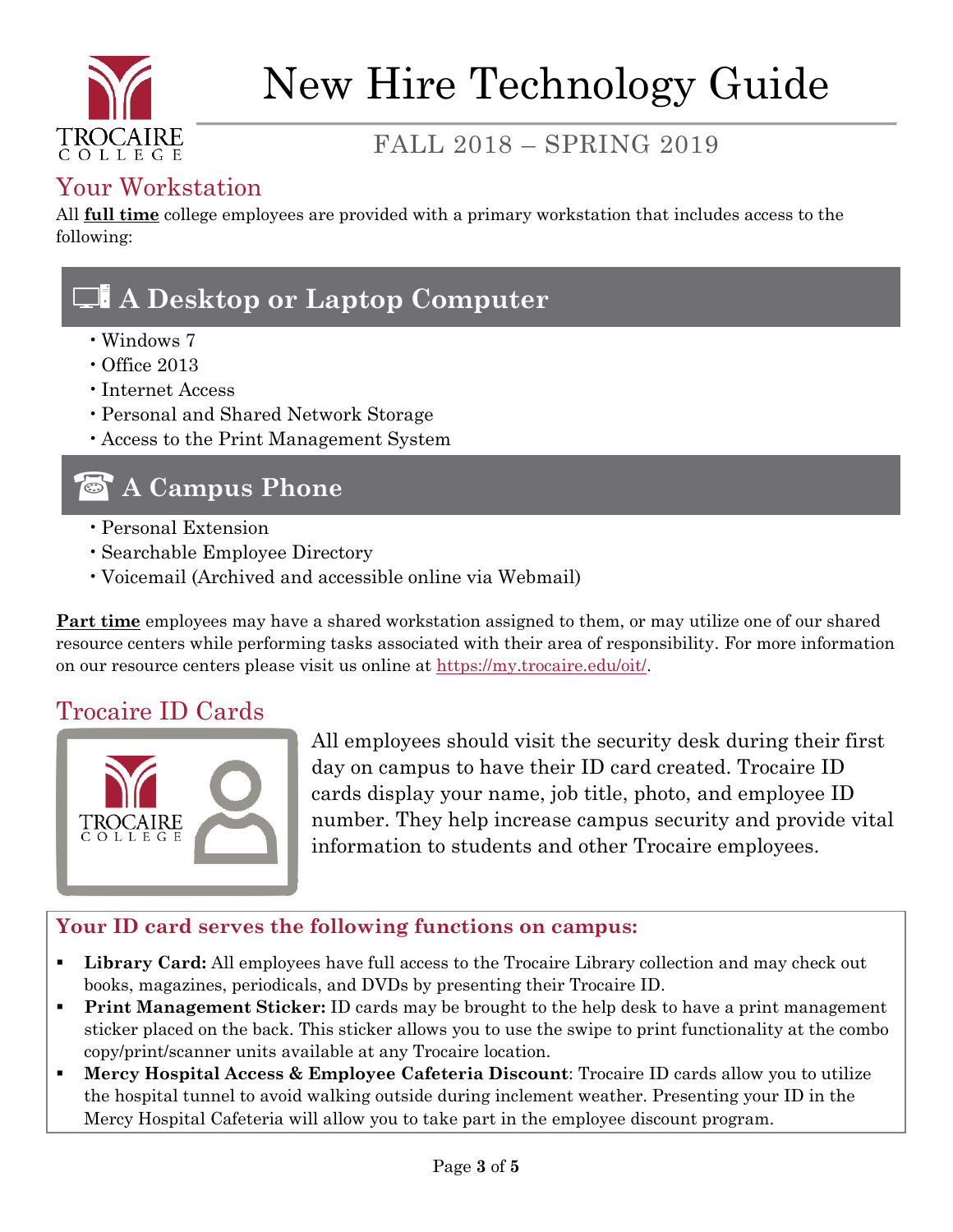

# Educational Technologies

The Department of Educational Technology provides management, design, and support services for all instructional technology usage at Trocaire. Instructional Faculty must complete Educational Technology Orientation before they begin teaching.

#### **During this orientation you will be provided with an overview of:**

- eFaculty and Mandatory Reporting Requirements
- Classroom Technology Presentation Systems
- Moodle Learning Management System (LMS)

#### **Additional training is available and may be requested at any time on the following technology solutions:**

- Scantron Testing System (training is mandatory to obtain access to the Scantron System)
- TurningPoint Classroom Response System
- Zoom Web Conferencing

### Mobile Tools

Employees who plan to use a mobile device should download the following free apps for phone or tablet.

### **[Moodle Mobile](https://download.moodle.org/mobile/)**

The official Moodle app available for Android and iOS. Do not use the browser on your phone or tablet to access the Moodle website.

### **Email**

Webmail works with most native email apps on Android and iOS devices.

### Educational Discounts

Many major technology providers offer discounts on their hardware and software products to college educators and students. For more information, please visit each company's website directly.



### **Microsoft Store for Education**

### **http://www.microsoftstore.com/store**

Get special discounts and pricing for Microsoft hardware and software using your Trocaire email address.



### **Apple and Education**

#### **https://www.apple.com/education/**

Receive a discount on Apple hardware by showing your Trocaire ID at any Apple store, or online using your Trocaire email address.